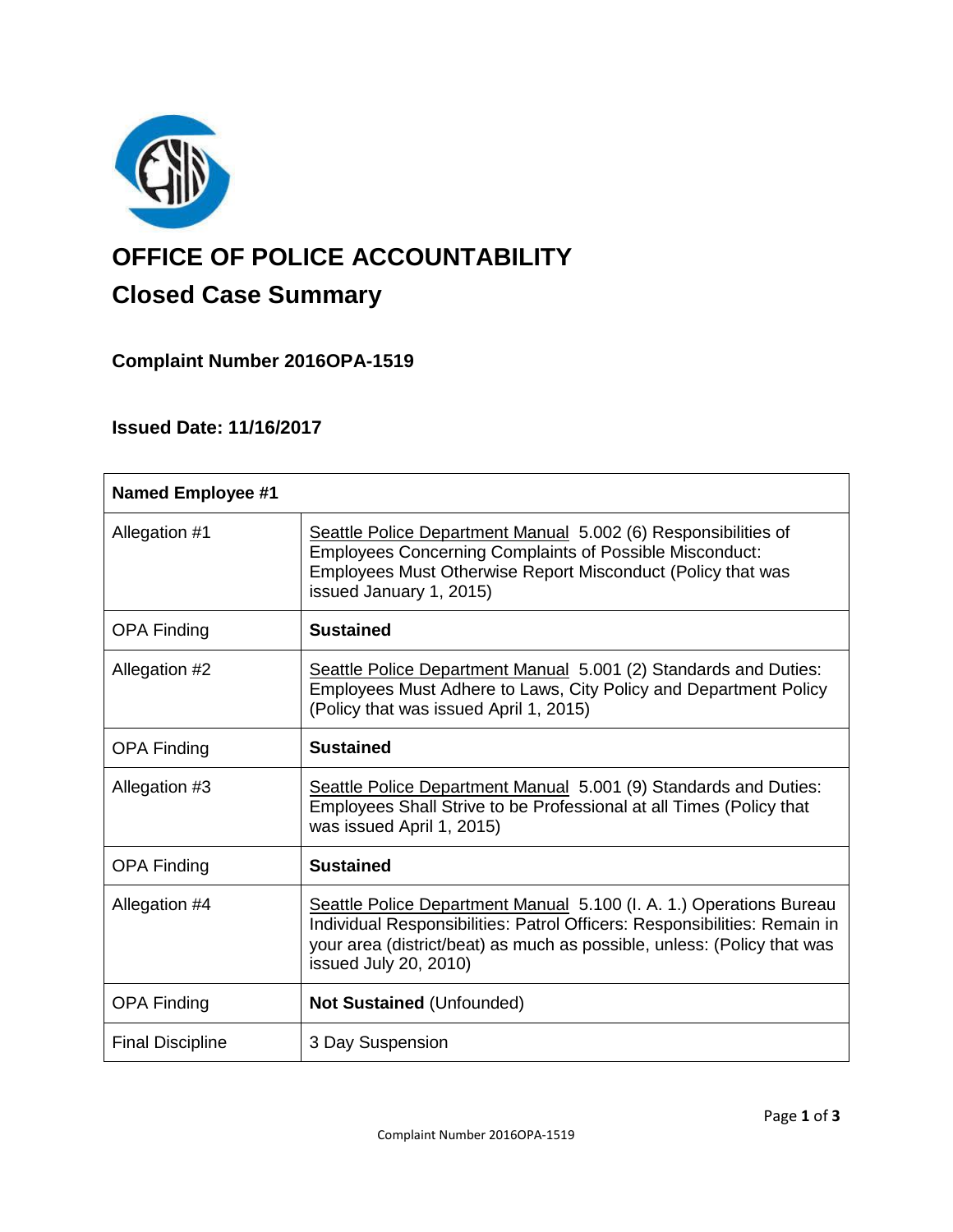#### **INCIDENT SYNOPSIS**

The Named Employee brought his Airsoft rifle to work, transferring it from his personal vehicle to his patrol vehicle.

#### **COMPLAINT**

The complainant, a supervisor within the Department, alleged that the Named Employee failed to report damage to a Seattle Police Patrol Unit subsequent to an unintentional discharge of an Airsoft rifle while on duty. It was also alleged the Named Employee while in uniform, on duty, and adjacent to a marked SP patrol unit discharged the weapon two to four times at cans within the City Limits of Seattle in possible violation of city ordinance and professionalism as required under SPD policy.

#### **INVESTIGATION**

The OPA investigation included the following actions:

- 1. Review of the complaint memo
- 2. Search for and review of all relevant records and other evidence
- 3. Review of In-Car Video (ICV)
- 4. Review of Force Investigation Unit documents
- 5. Interviews of SPD employees

#### **ANALYSIS AND CONCLUSION**

The Named Employee acknowledged that he brought his Airsoft rifle with ammunition to work, fired it while on duty from the seat of his patrol vehicle "three or four times," and had an accidental discharge inside his vehicle. The Named Employee acknowledged that when he worked an emphasis shift the following day and logged in using the same patrol vehicle, he "immediately" saw the damage that his accidental discharge had caused. The Named Employee acknowledged that he did not report the incident or the damage to anyone on that day, citing "nerves." When the Named Employee returned to work after his furlough, he learned during roll call that the damage had been discovered and an investigation launched by the Department believing someone had fired a gun at a police vehicle. Even at that point, the Named Employee waited several hours before reporting his involvement to a supervisor.

Under Seattle Municipal Code 12A.14.083 – Weapons in Public Places, it is unlawful to knowingly carry or shoot any air gun upon or onto any public place. The preponderance of the evidence and admissions by the Named Employee indicate he shot the air gun in a public place in violation of City law.

The Named Employee knowingly and willingly violated city law by firing his air gun while on duty, in full uniform, in a marked SPD patrol car. Such behavior reflects poorly on the